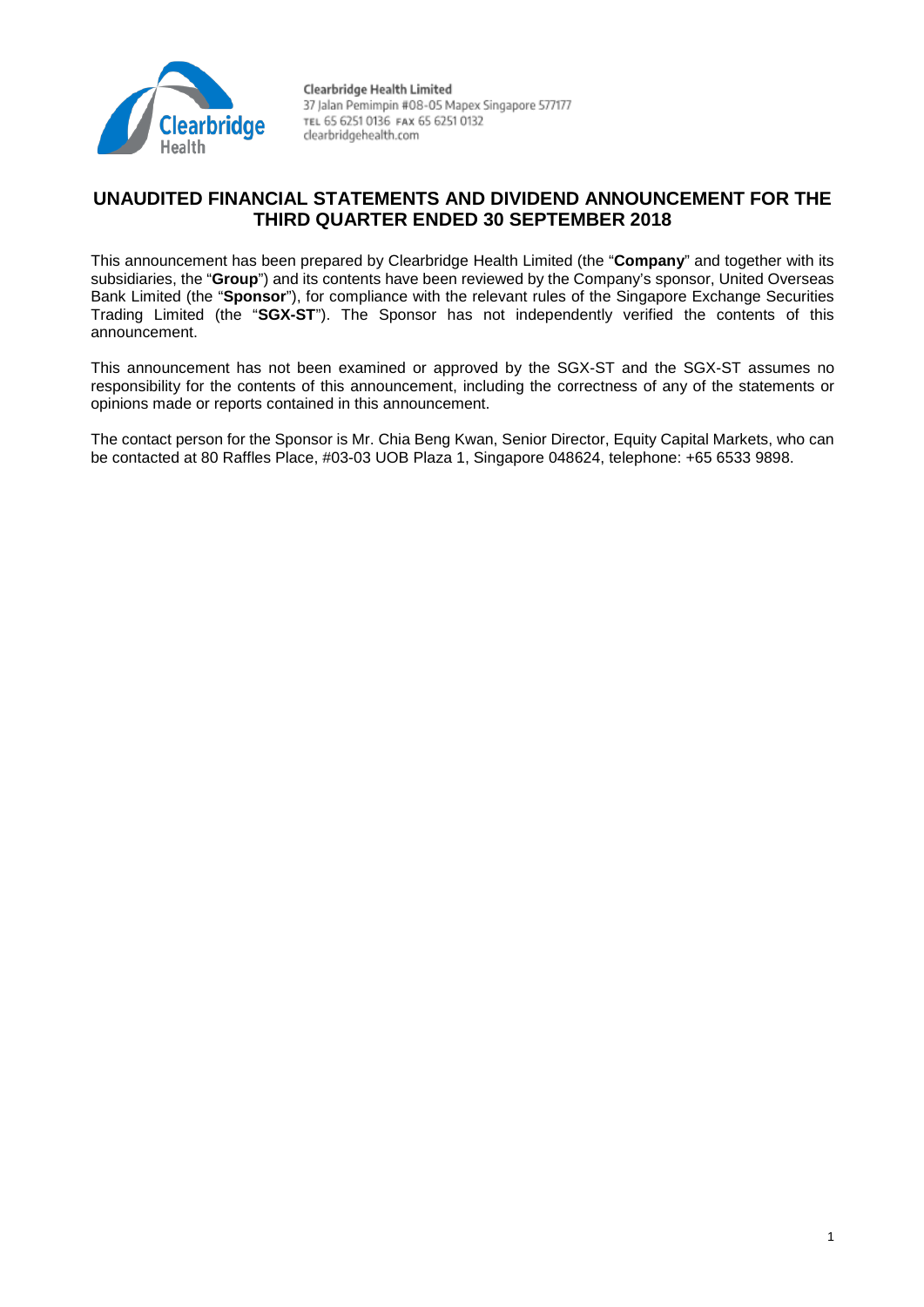

# **UNAUDITED FINANCIAL STATEMENTS AND DIVIDEND ANNOUNCEMENT FOR THE THIRD QUARTER ENDED 30 SEPTEMBER 2018**

#### **PART I - INFORMATION REQUIRED FOR ANNOUNCEMENTS OF QUARTERLY (Q1, Q2 & Q3), HALF-YEAR AND FULL YEAR RESULTS**

#### **1 (a)(i) An income statement and statement of comprehensive income for the group together with a comparative statement for the corresponding period of the immediately preceding financial year. GROUP**

|                                                                              | סמטע           |                 |            |           |               |            |  |
|------------------------------------------------------------------------------|----------------|-----------------|------------|-----------|---------------|------------|--|
|                                                                              |                | Q3<br>Increase/ |            | <b>9M</b> | Increase/     |            |  |
|                                                                              | <b>FY2018</b>  | <b>FY2017</b>   | (Decrease) | FY2018    | <b>FY2017</b> | (Decrease) |  |
|                                                                              | <b>S\$'000</b> | <b>S\$'000</b>  | $\%$       | S\$'000   | S\$'000       | %          |  |
| Revenue                                                                      | 2.052          | 90              | 2,180.0    | 3,885     | 95            | 3,989.5    |  |
| Purchases                                                                    | (1,020)        | (75)            | 1,260.0    | (1,929)   | (79)          | 2,341.8    |  |
| Employee benefits expense                                                    | (1,486)        | (732)           | 103.0      | (4,264)   | (2,365)       | 80.3       |  |
| Depreciation expense                                                         | (280)          | (26)            | 976.9      | (697)     | (42)          | 1,559.5    |  |
| Amortisation expense                                                         | (14)           | (5)             | 180.0      | (41)      | (9)           | 355.6      |  |
| Research and development expenses                                            |                |                 | n.m.       | (20)      | (120)         | (83.3)     |  |
| Other income                                                                 | 323            | 53              | 509.4      | 499       | 242           | 106.2      |  |
| Fair value loss on other investments                                         |                | (1)             | n.m.       | (1, 444)  | (14)          | 10,214.3   |  |
| Fair value (loss)/gain on associates<br>Fair value (loss)/gain on derivative |                | 1               | n.m.       | (5, 374)  | 432           | n.m.       |  |
| financial instruments                                                        | (183)          | (85)            | 115.3      | (2, 283)  | 823           | n.m.       |  |
| Other operating expenses*                                                    | (1,729)        | (2,742)         | (36.9)     | (4, 347)  | (3,899)       | 11.5       |  |
| Finance costs                                                                | (80)           | (19)            | 321.1      | (235)     | (210)         | 11.9       |  |
| Loss before taxation                                                         | (2, 417)       | (3, 541)        | (31.7)     | (16, 250) | (5, 146)      | 215.8      |  |
| Income tax (expense)/credit                                                  | (39)           | 25              | n.m.       | (174)     | 1,605         | n.m.       |  |
| Loss for the period                                                          | (2, 456)       | (3, 516)        | (30.1)     | (16, 424) | (3, 541)      | 363.8      |  |
| Other comprehensive income                                                   |                |                 |            |           |               |            |  |
| Items that may be reclassified subsequently to profit or loss                |                |                 |            |           |               |            |  |
| Exchange difference on translation of                                        |                |                 |            |           |               |            |  |
| foreign operations                                                           | (286)          | 43              | n.m.       | (385)     | 144           | n.m.       |  |
| Total comprehensive income for the                                           |                |                 |            |           |               |            |  |
| period                                                                       | (2,742)        | (3, 473)        | (21.0)     | (16, 809) | (3, 397)      | 394.8      |  |
| Loss attributable to:                                                        |                |                 |            |           |               |            |  |
| Owners of the Company                                                        | (2.504)        | (3, 187)        | (21.4)     | (16, 223) | (3, 171)      | 411.6      |  |
| Non-controlling interests                                                    | 48             | (329)           | n.m.       | (201)     | (370)         | (45.7)     |  |
|                                                                              | (2, 456)       | (3, 516)        | (30.1)     | (16, 424) | (3, 541)      | 363.8      |  |
| Total comprehensive income attributable to:                                  |                |                 |            |           |               |            |  |
| Owners of the Company                                                        | (2,657)        | (3, 155)        | (15.8)     | (16, 486) | (3,063)       | 438.2      |  |
| Non-controlling interests                                                    | (85)           | (318)           | (73.3)     | (323)     | (334)         | (3.3)      |  |
|                                                                              | (2,742)        | (3, 473)        | (21.0)     | (16, 809) | (3, 397)      | 394.8      |  |
|                                                                              |                |                 |            |           |               |            |  |

#### **Note:**

n.m. - not meaningful

**\***In order to provide more clarity to readers, the Group has identified the following major expenses as recurring and non-recurring:

|                          |                             | Q3 FY2018<br>Non-           |                         |                             | <b>9M FY2018</b><br>Non-    |                         |  |
|--------------------------|-----------------------------|-----------------------------|-------------------------|-----------------------------|-----------------------------|-------------------------|--|
|                          | Recurring<br><b>S\$'000</b> | recurrina<br><b>S\$'000</b> | Total<br><b>S\$'000</b> | Recurring<br><b>S\$'000</b> | recurrina<br><b>S\$'000</b> | Total<br><b>S\$'000</b> |  |
| Other operating expenses | 1.057                       | 672                         | .729.                   | 2.564                       | 1.783                       | 4.347                   |  |

The non-recurring other operating expenses were mainly due to one-off professional fees and miscellaneous expenses incurred pursuant to the business acqusitions and collaborations, one-off consultancy fee and other administrative expenses for research and development activities which were streamlined since FY2017.

Excluding the abovementioned non-recurring expenses and fair value changes in other investments, associates and derivative financial instruments, the Group's loss before taxation was S\$1.56 million in Q3 FY2018.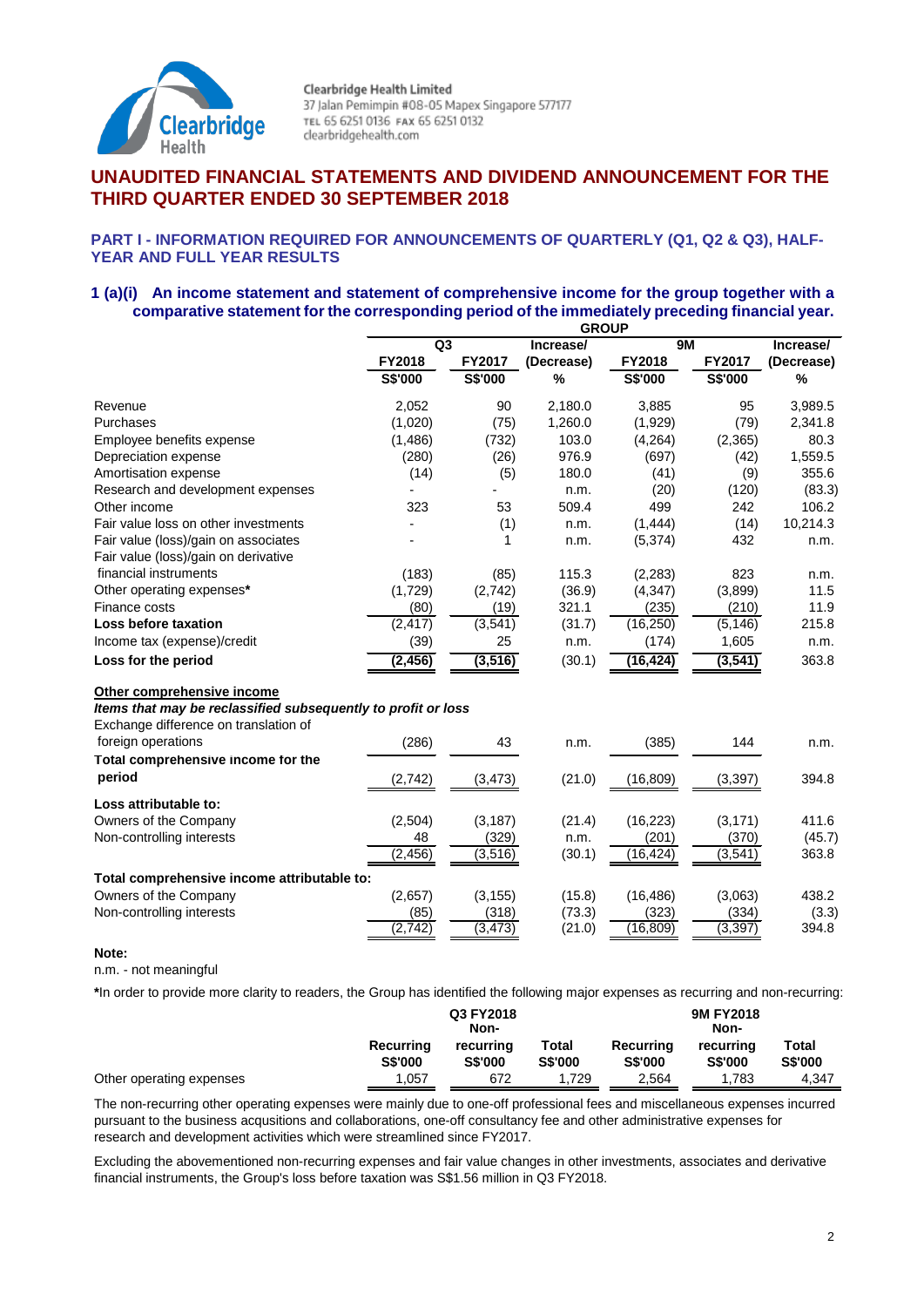

# **1(a)(ii) Notes to consolidated statement of profit or loss and other comprehensive income.**

The Group's net loss was arrived after (charging)/crediting the following:

|                                  | <b>GROUP</b> |           |            |                  |                  |            |  |
|----------------------------------|--------------|-----------|------------|------------------|------------------|------------|--|
|                                  |              |           | Increase/  |                  |                  | Increase/  |  |
|                                  | Q3 FY2018    | Q3 FY2017 | (Decrease) | <b>9M FY2018</b> | <b>9M FY2017</b> | (Decrease) |  |
|                                  | S\$'000      | S\$'000   | %          | S\$'000          | S\$'000          | %          |  |
| Interest expense on call options | (60)         | (19)      | 215.8      | (180)            | (210)            | (14.3)     |  |
| Interest expense on borrowings   | (20)         | ۰         | n.m.       | (55)             | ۰                | n.m.       |  |
| Depreciation expense             | (280)        | (26)      | 976.9      | (697)            | (42)             | 1,559.5    |  |
| Amortisation expense             | (14)         | (5)       | 180.0      | (41)             | (9)              | 355.6      |  |
| Interest income                  | 36           | 44        | (18.2)     | 184              | 178              | 3.4        |  |
| Foreign exchange gain/(loss)     | 39           | (56)      | n.m.       | (64)             | (131)            | (51.1)     |  |
| Professional fees*               | (784)        | (521)     | 50.5       | (2,022)          | (777)            | 160.2      |  |
| Rental                           | (168)        | (92)      | 82.6       | (522)            | (226)            | 131.0      |  |

## **Note:**

n.m. - not meaningful

\* This included the non-recurring professional fees incurred pursuant to the business acquisitions and collaborations amounted to S\$0.58 million for Q3 FY2018 and S\$1.19 million for 9M FY2018.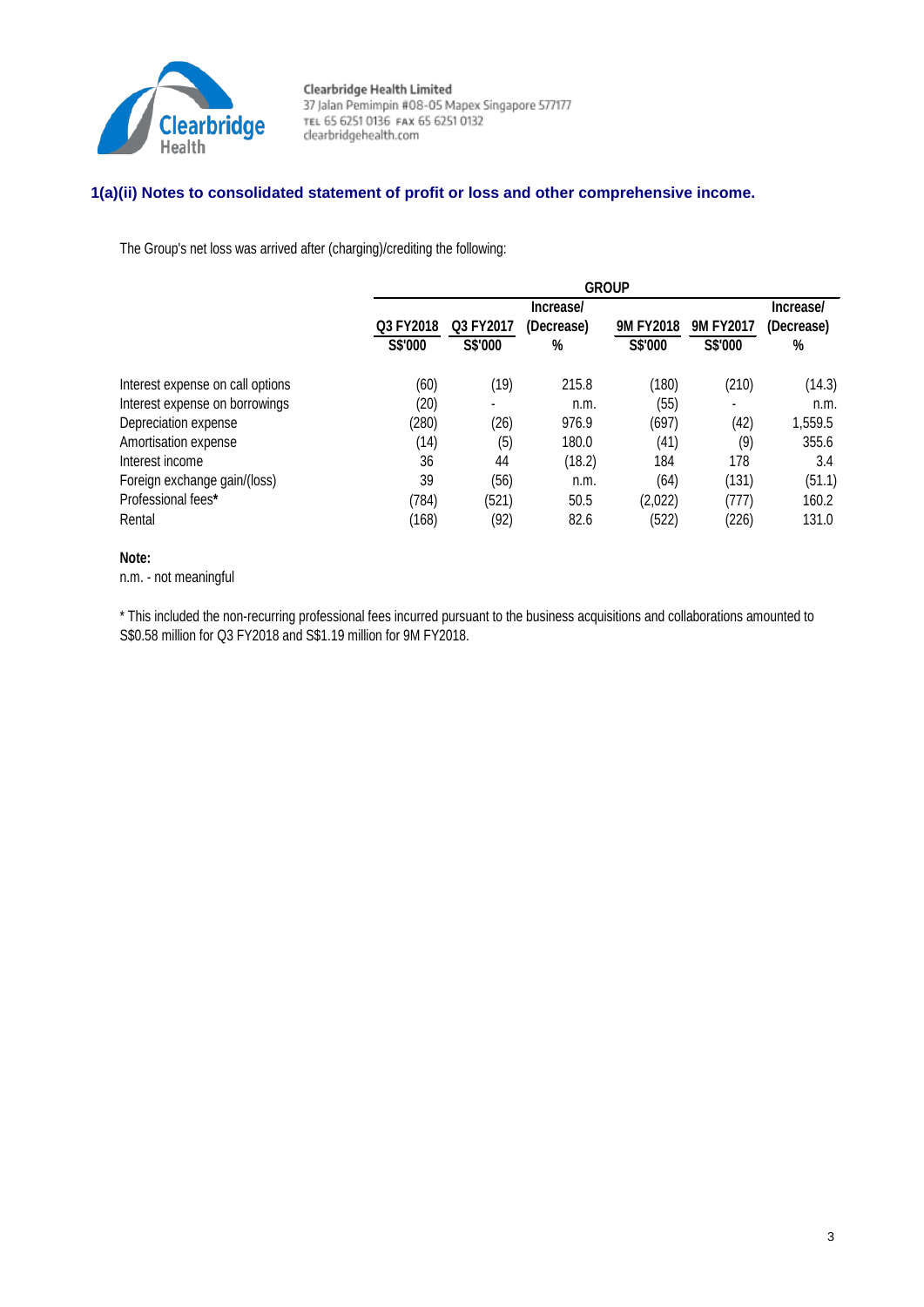

# **1(b)(i) A statement of financial position (for the issuer and group), together with a comparative statement as at the end of the immediately preceding financial year.**

|                                        |           | <b>GROUP</b> |          | <b>COMPANY</b> |
|----------------------------------------|-----------|--------------|----------|----------------|
|                                        | 30/09/18  | 31/12/17     | 30/09/18 | 31/12/17       |
|                                        | S\$'000   | S\$'000      | S\$'000  | S\$'000        |
| <b>Non-current assets</b>              |           |              |          |                |
| Investments in subsidiaries            |           |              | 33,181   | 33,181         |
| Investments in associates              | 11,777    | 15,052       |          |                |
| Derivative financial instruments       | 3,623     | 5,907        |          |                |
| Property, plant and equipment          | 6,631     | 2,597        | 17       | 6              |
| Intangible assets                      | 66        | 106          | 3        | 3              |
| Goodwill on consolidation              | 23,586    | 11,002       |          |                |
| Other investments                      | 1,485     | 1,485        |          |                |
|                                        | 47,168    | 36,149       | 33,201   | 33,190         |
|                                        |           |              |          |                |
| <b>Current assets</b>                  |           |              |          |                |
| Cash and bank balances                 | 11,892    | 27,740       | 7,557    | 23,294         |
| Trade receivables                      | 1,649     | 71           |          |                |
| Prepayments                            | 137       | 282          | 56       | 101            |
| Other receivables                      | 2,918     | 942          | 67       | 487            |
| Amounts due from subsidiaries          |           |              | 35,841   | 15,420         |
| Inventories                            | 515       | 66           |          |                |
| Other investment                       |           | 3,543        |          |                |
|                                        | 17,111    | 32,644       | 43,521   | 39,302         |
| <b>Current liabilities</b>             |           |              |          |                |
| <b>Borrowings</b>                      | 447       | 9            | 368      |                |
| Trade payables                         | 637       | 183          |          |                |
| Other payables                         | 7,320     | 5,540        | 358      | 1,185          |
| Deferred revenue                       | 360       |              |          |                |
| Income tax payable                     | 59        |              |          |                |
| Amounts due to subsidiaries            |           |              | 2,846    | 2,396          |
|                                        | 8,823     | 5,732        | 3,572    | 3,581          |
| <b>Net current assets</b>              | 8,288     | 26,912       | 39,949   | 35,721         |
|                                        |           |              |          |                |
| <b>Non-current liabilities</b>         |           |              |          |                |
| <b>Borrowings</b>                      | 2,577     | 1,632        | 735      |                |
| Deferred tax liabilities               | 1,895     | 1,786        |          |                |
| Other payables                         | 1,914     |              |          |                |
|                                        | 6,386     | 3,418        | 735      |                |
| <b>TOTAL NET ASSETS</b>                | 49,070    | 59,643       | 72,415   | 68,911         |
| Equity attributable to owners of the   |           |              |          |                |
| Company                                |           |              |          |                |
| Share capital                          | 78,395    | 73,897       | 78,395   | 73,897         |
| Capital reserve                        | (2, 179)  | (2, 179)     | (6, 716) | (6,716)        |
| Share option reserve                   | 165       | 165          |          |                |
| Fair value reserve                     | 735       |              |          |                |
| Currency translation reserve           | (348)     | (85)         |          |                |
| (Accumulated losses)/retained earnings | (27, 816) | (10, 858)    | 736      | 1,730          |
| Equity attributable to owners of the   |           |              |          |                |
| Company                                | 48,952    | 60,940       | 72,415   | 68,911         |
| Non-controlling interests              | 118       | (1, 297)     |          |                |
| <b>TOTAL EQUITY</b>                    | 49,070    | 59,643       | 72,415   | 68,911         |
|                                        |           |              |          |                |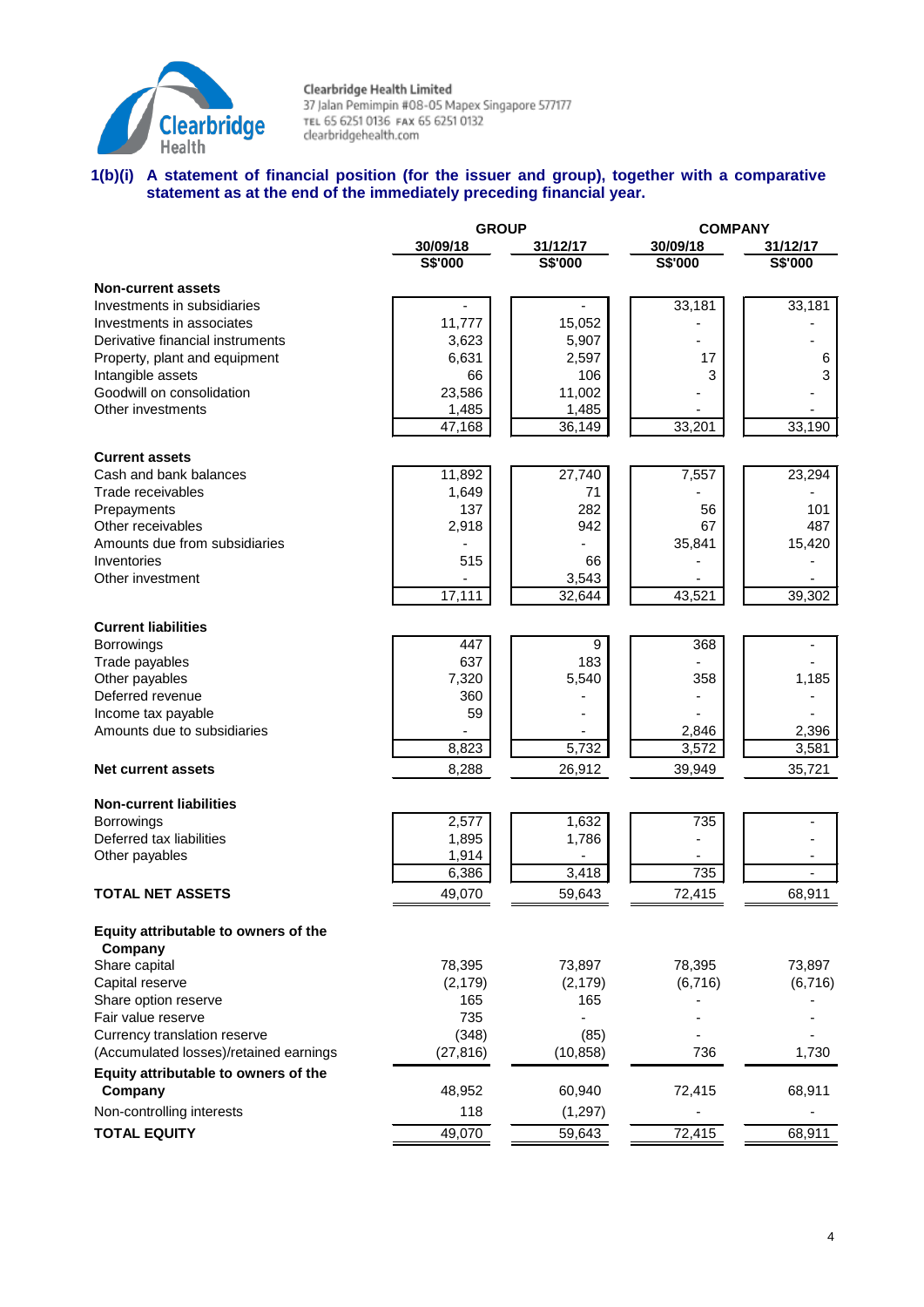

# **1(b)(ii) Aggregate amount of group's borrowings and debt securities.**

#### **Amount repayable in one year or less, or on demand**

| As at 30 September 2018 |                      | As at 31 December 2017 |                      |  |  |
|-------------------------|----------------------|------------------------|----------------------|--|--|
| Secured<br>S\$'000      | Unsecured<br>S\$'000 | Secured<br>S\$'000     | Unsecured<br>S\$'000 |  |  |
| 447                     | -                    | 9                      |                      |  |  |

#### **Amount repayable after one year**

|                    | As at 30 September 2018 | As at 31 December 2017 |                      |  |  |
|--------------------|-------------------------|------------------------|----------------------|--|--|
| Secured<br>S\$'000 | Unsecured<br>S\$'000    | Secured<br>S\$'000     | Unsecured<br>S\$'000 |  |  |
| 2.577              | -                       | 1.632                  | -                    |  |  |

#### **Details of any collateral**

As at the balance sheet date:

- i) The Group's bank borrowings of (a) S\$1.64 million (31 December 2017: S\$1.64 million) is secured by the property at 37 Jalan Pemimpin, #04-13 Mapex, Singapore 577177 (the "**Mapex Property**") and (b) S\$1.10 million (31 December 2017: Nil) is secured by all the rights, interest in all material contracts and assets owned by the Company's subsidiaries.
- ii) The Group's finance lease liability of S\$0.29 million (31 December 2017: Nil) is secured by the Group's laboratory equipment.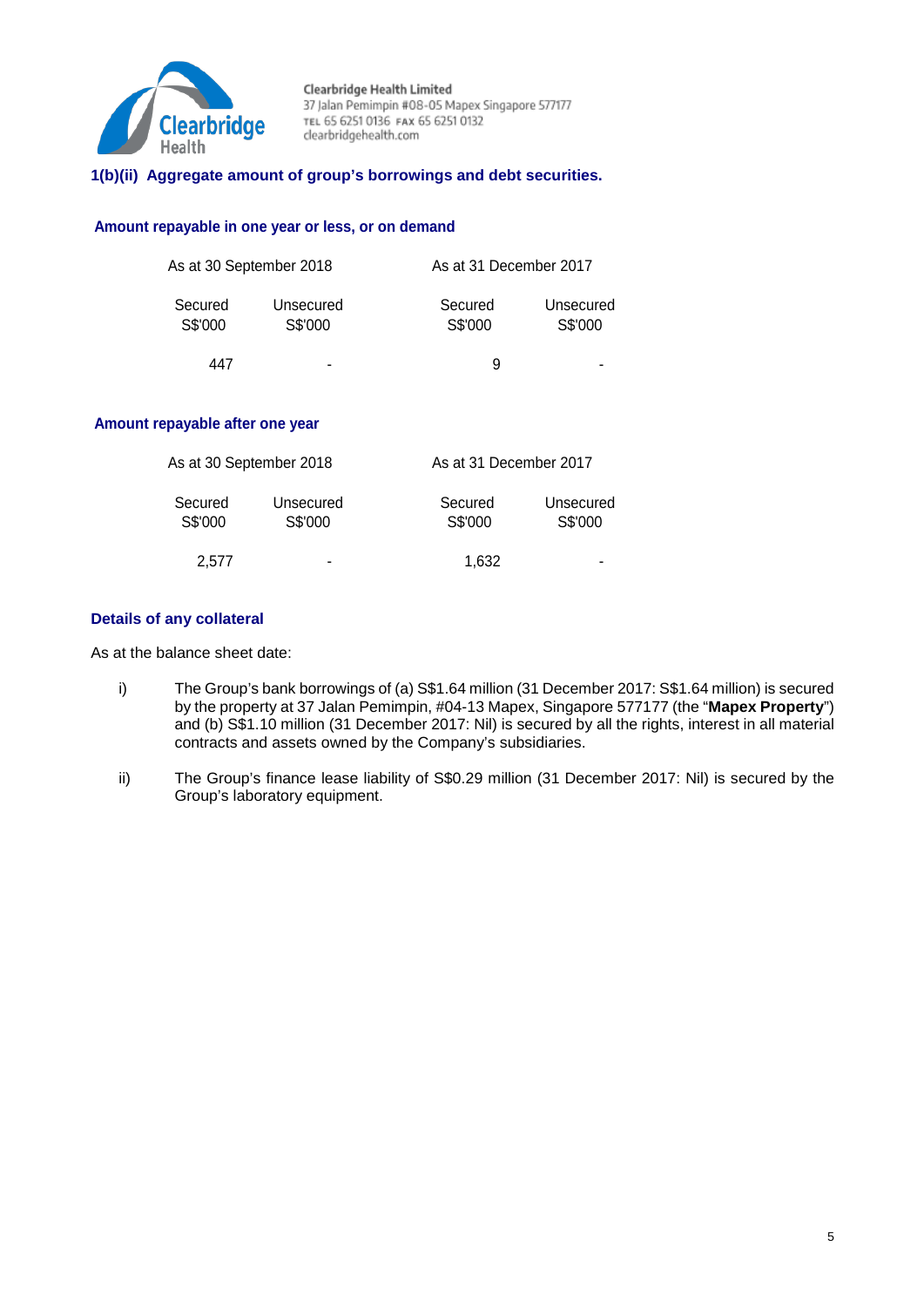

#### **1(c) A statement of cash flows (for the group), together with a comparative statement for the corresponding period of the immediately preceding financial year.**

|                                                                 | <b>GROUP</b> |              |           |           |
|-----------------------------------------------------------------|--------------|--------------|-----------|-----------|
|                                                                 | Q3 FY2018    | Q3 FY2017    | 9M FY2018 | 9M FY2017 |
|                                                                 | S\$'000      | S\$'000      | S\$'000   | S\$'000   |
| <b>Operating activities</b>                                     |              |              |           |           |
| Loss before taxation                                            | (2, 417)     | (3,541)      | (16, 250) | (5, 146)  |
| Adjustments for:                                                |              |              |           |           |
| Depreciation of property, plant and equipment                   | 280          | 26           | 697       | 42        |
| Amortisation of intangible assets                               | 14           | 5            | 41        | 9         |
| Intangible assets written off                                   |              | (5)          |           | 141       |
| Plant and equipment written off                                 |              | 6            |           | 18        |
| Gain on disposal of plant and equipment                         |              | (3)          |           | (3)       |
| Interest income                                                 | (36)         | (44)         | (184)     | (178)     |
| Interest expense                                                | 80           | 19           | 235       | 210       |
| Fair value loss/(gain) on derivative financial instruments      | 183          | 85           | 2,283     | (823)     |
| Fair value loss/(gain) on associates                            |              | (1)          | 5,374     | (432)     |
| Fair value loss on other investments                            |              | $\mathbf{1}$ | 1,444     | 14        |
| Unrealised foreign exchange (gain)/loss                         | 71           | 123          | (5)       | 198       |
| Operating cash flows before changes in working capital          | (1,825)      | (3, 329)     | (6, 365)  | (5,950)   |
| Increase in trade receivables                                   | (294)        | (62)         | (412)     | (80)      |
| Decrease/(increase) in prepayments                              | 31           | (17)         | 143       | (17)      |
| Increase in other receivables                                   | (17)         | (417)        | (424)     | (495)     |
| Increase in inventories                                         | (36)         | (43)         | (244)     | (49)      |
| (Decrease)/increase in trade payables                           | (193)        | 116          | 59        | 22        |
| (Decrease)/increase in other payables                           | (1)          | 1,605        | (1, 407)  | 1,389     |
| Cash flows used in operations                                   | (2, 335)     | (2, 147)     | (8,650)   | (5, 180)  |
| Income tax paid                                                 | (3)          | (2)          | (7)       | (2)       |
| Interest paid                                                   | (10)         |              | (23)      |           |
| Interest received                                               |              | 13           |           | 13        |
| Net cash flows used in operating activities                     | (2, 348)     | (2, 136)     | (8,680)   | (5, 169)  |
| <b>Investing activities</b>                                     |              |              |           |           |
| Purchase of property, plant and equipment                       | (255)        | (122)        | (997)     | (193)     |
| Acquisition of intangible assets                                |              |              |           |           |
| Acquisitions of subsidiaries                                    |              |              | (5, 454)  | (96)      |
| Net cash inflow from acquisition of subsidiaries                |              | 80           |           | 10,731    |
| Loan to a third party                                           | (1, 395)     |              | (1, 395)  |           |
| Net cash flows (used in)/generated from investing activities    | (1,650)      | <u>(42)</u>  | (7,846)   | 10,442    |
| <b>Financing activities</b>                                     |              |              |           |           |
| Proceeds from loans and borrowings                              | 1,103        |              | 1,103     |           |
| Disposal of subsidiaries                                        |              |              |           | (109)     |
| Repayment of loan and borrowings                                | (13)         |              | (40)      |           |
| Non-trade balances with a related party and subsequently waived |              |              |           | (1,451)   |
| Net cash flows generated from/(used in) financing activities    | 1,090        | ä,           | 1,063     | (1, 560)  |
| Net (decrease)/increase in cash and cash equivalents            | (2,908)      | (2, 178)     | (15, 463) | 3,713     |
| Cash and cash equivalents at beginning of the period            | 15,097       | 10,211       | 27,740    | 4,308     |
| Effects of foreign exchange rate changes, net                   | (297)        | (19)         | (385)     | (7)       |
| Cash and cash equivalents at end of the period                  | 11,892       | 8,014        | 11,892    | 8,014     |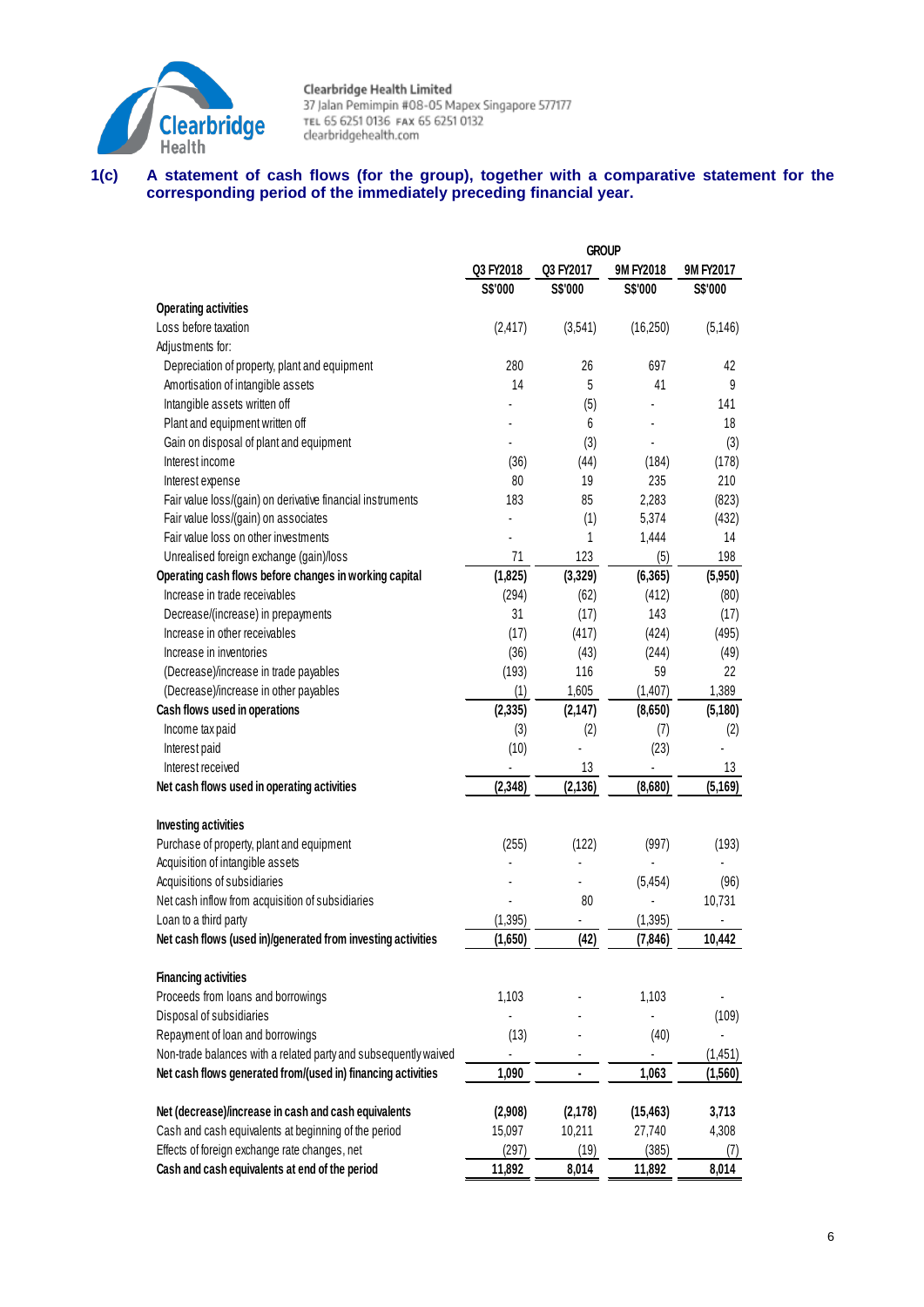

**1(d)(i) A statement (for the issuer and group) showing either (i) all changes in equity or (ii) changes in equity other than those arising from capitalisation issues and distributions to shareholders, together with a comparative statement for the corresponding period of the immediately preceding financial period.** 

**(In S\$'000)**

| Group                                                                                                         | <b>Share</b><br>capital | Capital<br>reserve | <b>Share</b><br>option<br>reserve | Fair<br>value<br>reserve | Currency<br>translation<br>reserve | Accumulated<br>losses | Equity<br>attributable<br>to owners of<br>the Company | Non-<br>controlling<br>interests | Total<br>equity   |
|---------------------------------------------------------------------------------------------------------------|-------------------------|--------------------|-----------------------------------|--------------------------|------------------------------------|-----------------------|-------------------------------------------------------|----------------------------------|-------------------|
| Balance as at 1 January 2018<br>Adoption of SFRS(I) 9                                                         | 73,897                  | (2, 179)           | 165<br>$\overline{\phantom{a}}$   | 735                      | (85)                               | (10, 858)<br>(735)    | 60,940                                                | (1, 297)                         | 59,643            |
| Balance as at 1 January 2018 (restated)                                                                       | 73,897                  | (2, 179)           | 165                               | 735                      | (85)                               | (11, 593)             | 60,940                                                | (1,297)                          | 59,643            |
| Total comprehensive income for the period<br>Loss for the period<br>Other comprehensive income for the period | ٠                       | $\blacksquare$     | $\sim$                            | $\overline{\phantom{a}}$ | ٠<br>(110)                         | (13, 719)             | (13, 719)<br>(110)                                    | (249)<br>11                      | (13,968)<br>(99)  |
| Total comprehensive income for the period                                                                     | ٠                       |                    | $\blacksquare$                    |                          | (110)                              | (13, 719)             | (13, 829)                                             | (238)                            | (14,067)          |
| Changes in ownership interests in subsidiaries<br>Acquisition of subsidiaries                                 | 4,498                   |                    |                                   |                          |                                    |                       | 4,498                                                 | 1,749                            | 6,247             |
| Balance as at 30 June 2018                                                                                    | 78,395                  | (2, 179)           | 165                               | 735                      | (195)                              | (25, 312)             | 51,609                                                | 214                              | 51,823            |
| Total comprehensive income for the period<br>Loss for the period<br>Other comprehensive loss for the period   |                         |                    |                                   |                          | (153)                              | (2,504)               | (2,504)<br>(153)                                      | 48<br>(133)                      | (2, 456)<br>(286) |
| Total comprehensive income for the period                                                                     | ۰                       |                    | $\blacksquare$                    |                          | (153)                              | (2, 504)              | (2,657)                                               | (85)                             | (2, 742)          |
| Acquisition of subsidiaries                                                                                   | ٠                       |                    |                                   |                          | ٠                                  | ٠                     |                                                       | (11)                             | (11)              |
| Balance as at 30 September 2018                                                                               | 78,395                  | (2, 179)           | 165                               | 735                      | (348)                              | (27, 816)             | 48,952                                                | 118                              | 49,070            |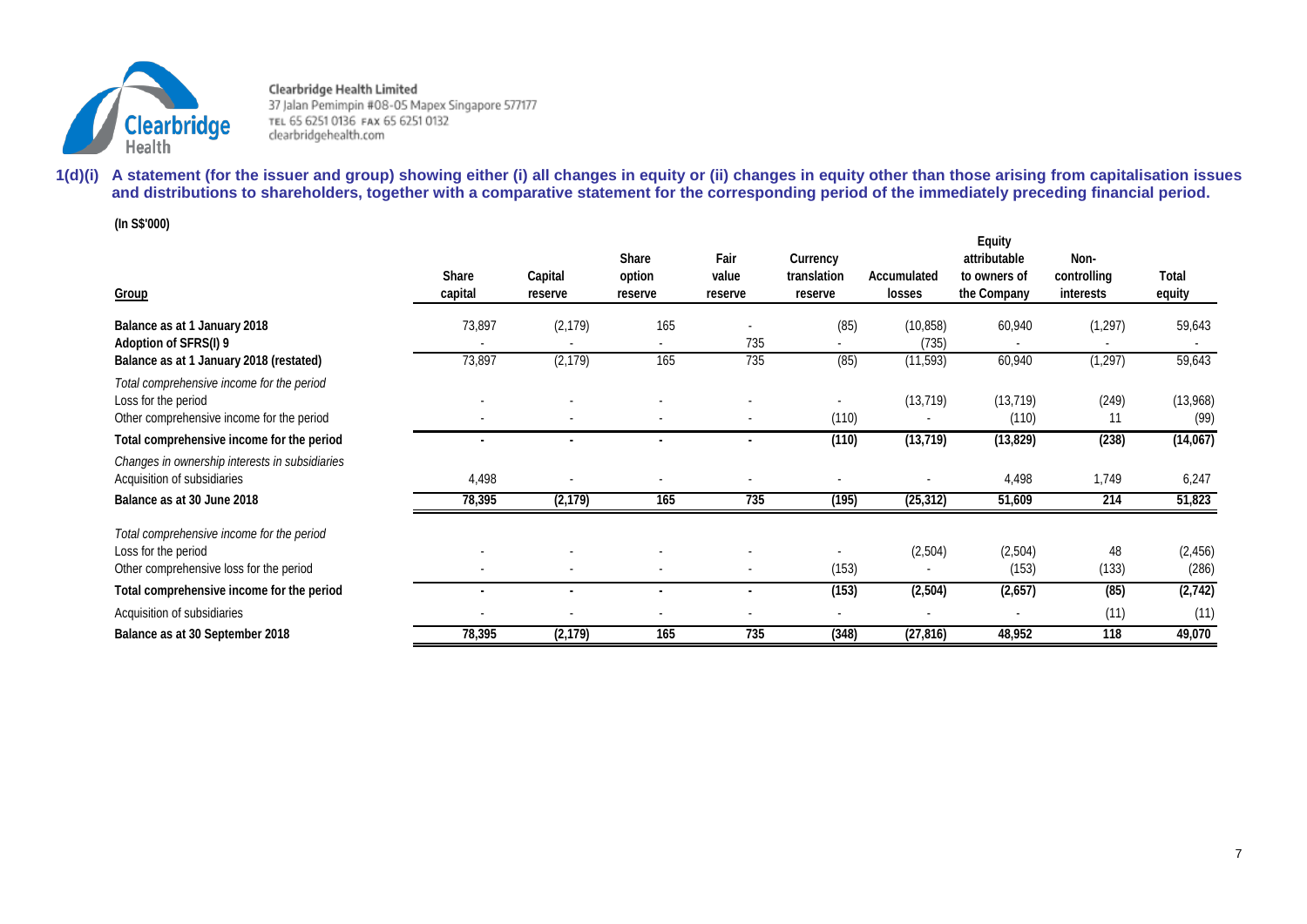

**(In S\$'000)**

| Group                                        | <b>Share</b><br>Capital | Capital<br>reserve | <b>Share</b><br>option<br>reserve | Currency<br>translation<br>reserve | Retained<br>earnings/<br><i>(accumulated)</i><br>losses) | <b>Equity</b><br>attributable<br>to owners of<br>the Company | Non-<br>controlling<br>interests | <b>Total</b><br>equity |
|----------------------------------------------|-------------------------|--------------------|-----------------------------------|------------------------------------|----------------------------------------------------------|--------------------------------------------------------------|----------------------------------|------------------------|
| Balance as at 1 January 2017                 | 28,495                  | 3,803              | 170                               | (232)                              | 6,245                                                    | 38,481                                                       | (852)                            | 37,629                 |
| Total comprehensive income for the period    |                         |                    |                                   |                                    |                                                          |                                                              |                                  |                        |
| Profit for the period                        |                         |                    |                                   |                                    | 16                                                       | 16                                                           | (41)                             | (25)                   |
| Other comprehensive income for the period    |                         |                    |                                   | 75                                 |                                                          | 75                                                           | 26                               | 101                    |
| Total comprehensive income for the period    |                         | $\blacksquare$     | $\blacksquare$                    | 75                                 | 16                                                       | 91                                                           | (15)                             | 76                     |
| Contributions by and distributions to owners |                         |                    |                                   |                                    |                                                          |                                                              |                                  |                        |
| Dividend during the period                   |                         |                    |                                   |                                    | (9,633)                                                  | (9,633)                                                      | ٠                                | (9,633)                |
| Disposal of subsidiaries                     |                         | (69)               |                                   |                                    |                                                          | (69)                                                         | (40)                             | (109)                  |
| Disposal of investments                      |                         | (3,934)            |                                   |                                    |                                                          | (3,934)                                                      |                                  | (3,934)                |
| Waiver of loans to a related party           |                         | (1,961)            |                                   |                                    |                                                          | (1,961)                                                      |                                  | (1,961)                |
| Issuance of ordinary shares                  | 19,816                  |                    |                                   |                                    |                                                          | 19,816                                                       |                                  | 19,816                 |
| Balance as at 30 June 2017                   | 48,311                  | (2, 161)           | 170                               | (157)                              | (3, 372)                                                 | 42,791                                                       | (907)                            | 41,884                 |
| Total comprehensive income for the period    |                         |                    |                                   |                                    |                                                          |                                                              |                                  |                        |
| Loss for the period                          |                         |                    |                                   |                                    | (3, 187)                                                 | (3, 187)                                                     | (329)                            | (3, 516)               |
| Other comprehensive income for the period    |                         |                    |                                   | 32                                 |                                                          | 32                                                           | 11                               | 43                     |
| Total comprehensive income for the period    |                         |                    | $\blacksquare$                    | 32                                 | (3, 187)                                                 | (3, 155)                                                     | (318)                            | (3, 473)               |
| Contributions by and distributions to owners |                         |                    |                                   |                                    |                                                          |                                                              |                                  |                        |
| Share based payment - equity settled         |                         |                    | (5)                               |                                    |                                                          | (5)                                                          | (2)                              | (7)                    |
| Disposal of a subsidiary                     |                         | (18)               |                                   |                                    |                                                          | (18)                                                         | $\blacksquare$                   | (18)                   |
| Issuance of ordinary shares                  | 2,120                   |                    |                                   |                                    |                                                          | 2,120                                                        |                                  | 2,120                  |
| Balance as at 30 September 2017              | 50,431                  | (2, 179)           | 165                               | (125)                              | (6, 559)                                                 | 41,733                                                       | (1, 227)                         | 40,506                 |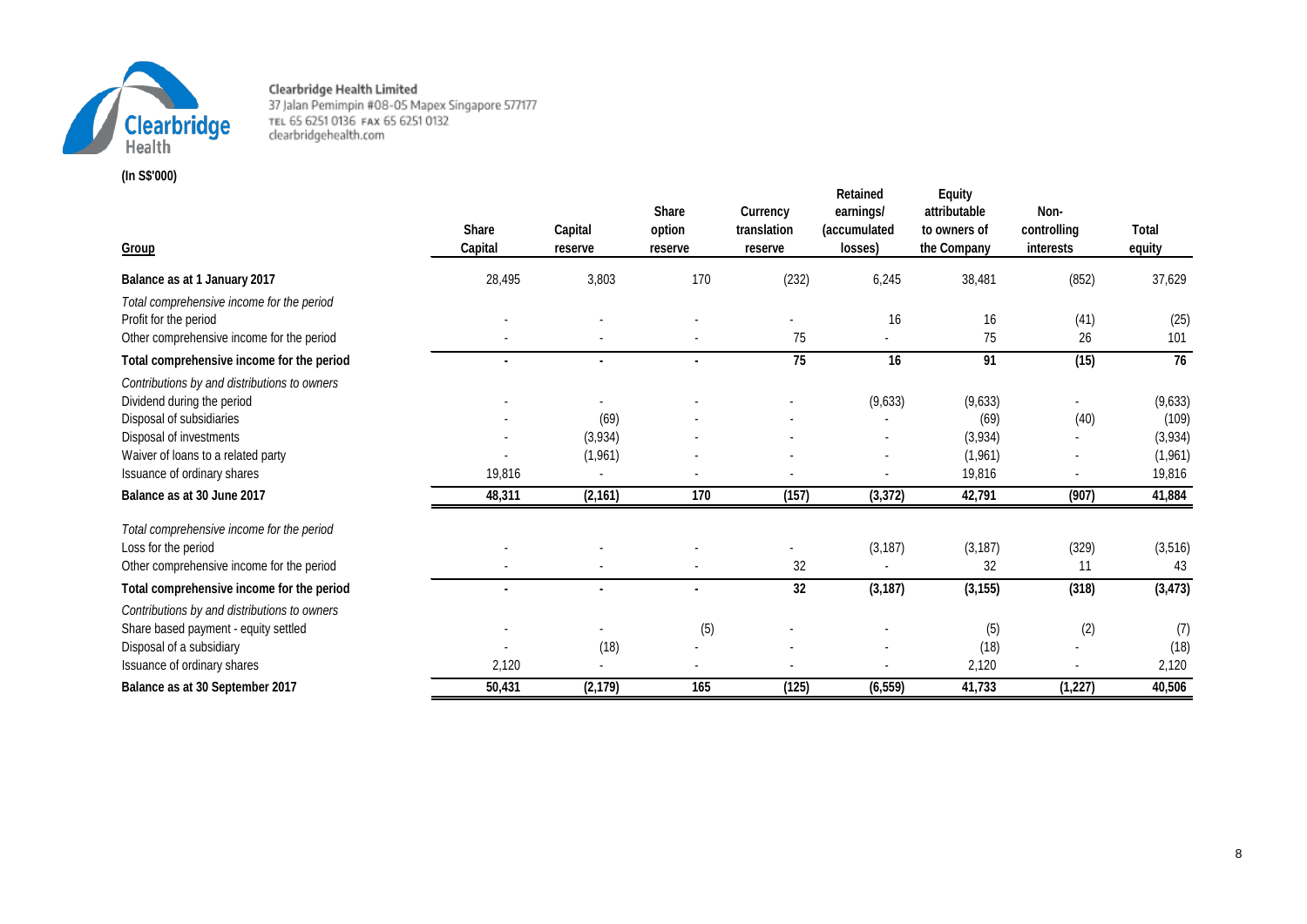

#### **1(d)(i) A statement (for the issuer and group) showing either (i) all changes in equity or (ii) changes in equity other than those arising from capitalisation issues and distributions to shareholders, together with a comparative statement for the corresponding period of the immediately preceding financial period.**

(In S\$'000)

|                                                                                  |              |                  | <b>Retained</b><br>earnings/ |                  |
|----------------------------------------------------------------------------------|--------------|------------------|------------------------------|------------------|
|                                                                                  | <b>Share</b> | <b>Capital</b>   | (accumulated                 | <b>Total</b>     |
| <b>Company</b>                                                                   | capital      | reserve          | losses)                      | equity           |
| Balance as at 1 January 2018                                                     | 73,897       | (6,716)          | 1,730                        | 68,911           |
| Loss for the period, representing total<br>comprehensive loss for the period     |              |                  | (651)                        | (651)            |
| Issuance of shares for acquisition of<br>of subsidiaries                         | 4,498        |                  |                              | 4,498            |
| Balance as at 30 June 2018                                                       | 78,395       | (6, 716)         | 1,079                        | 72,758           |
| Loss for the period, representing total<br>comprehensive loss for the period     |              |                  | (343)                        | (343)            |
| Balance as at 30 September 2018                                                  | 78,395       | (6, 716)         | 736                          | 72,415           |
|                                                                                  |              |                  |                              |                  |
| Balance as at 1 January 2017                                                     | 28,495       |                  | 8,618                        | 37,113           |
| Profit for the period, representing total<br>comprehensive income for the period |              |                  | 2,100                        | 2,100            |
| Contributions by and distributions to owners                                     |              |                  |                              |                  |
| Dividend during the period                                                       |              |                  | (9,633)                      | (9,633)          |
| Disposal of investments                                                          |              | (3,934)          |                              | (3,934)          |
| Disposal of subsidiaries                                                         |              | (17)             |                              | (17)             |
| Waiver of loans to a related party<br>Waiver of loans to subsidiairies           |              | (1,961)<br>(804) |                              | (1,961)<br>(804) |
| Issuance of ordinary shares                                                      | 19,816       | $\overline{a}$   |                              | 19,816           |
| Balance as at 30 June 2017                                                       | 48,311       | (6,716)          | 1,085                        | 42,680           |
| Loss for the period, representing total                                          |              |                  |                              |                  |
| comprehensive loss for the period                                                |              |                  | (387)                        | (387)            |
| Contributions by and distributions to owners                                     |              |                  |                              |                  |
| Issuance of ordinary shares                                                      | 2,120        |                  |                              | 2,120            |
| Balance as at 30 September 2017                                                  | 50,431       | (6, 716)         | 698                          | 44,413           |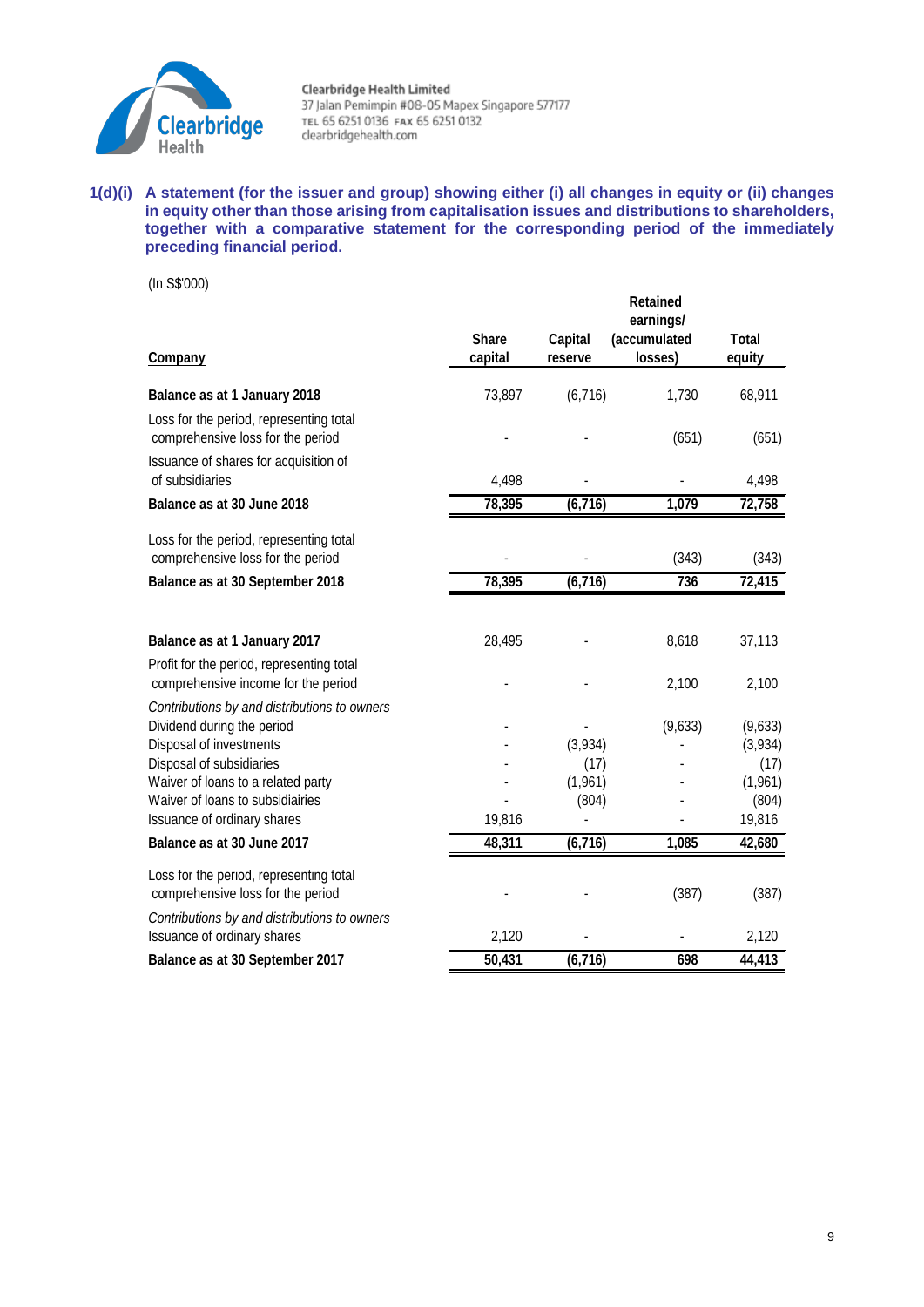

**1(d)(ii) Details of any changes in the company's share capital arising from rights issue, bonus issue, share buy-backs, exercise of share options or warrants, conversion of other issues of equity securities, issue of shares for cash or as consideration for acquisition or for any other purpose since the end of the previous period reported on. State the number of shares that may be issued on conversion of all the outstanding convertibles, if any, against the total number of issued shares excluding treasury shares and subsidiary holdings of the issuer, as at the end of the current financial period reported on and as at the end of the corresponding period of the immediately preceding financial year. State also the number of shares held as treasury shares and the number of subsidiary holdings, if any, and the percentage of the aggregate number of treasury shares and subsidiary holdings held against the total number of shares outstanding in a class that is listed as at the end of the current financial period reported on and as at the end of the corresponding period of the immediately preceding financial year.**

|                                         | Number of<br>shares | Issued and paid-<br>up share capital<br>S\$ |
|-----------------------------------------|---------------------|---------------------------------------------|
| As at 1 July 2018 and 30 September 2018 | 489.310.702         | 78.394.166                                  |

There were no outstanding convertibles as at 30 September 2017 and 30 September 2018.

As at 30 September 2018 and 30 September 2017, there were no treasury shares held by the Company and no subsidiary holdings.

**1(d)(iii) To show the total number of issued shares excluding treasury shares as at the end of the current financial period and as at the end of the immediately preceding year.** 

|                                                                     | 30 September 2018 | 31 December 2017 |
|---------------------------------------------------------------------|-------------------|------------------|
| Total number of issued ordinary shares<br>excluding treasury shares | 489.310.702       | 481.000.000      |

**1(d)(iv) A statement showing all sales, transfers, cancellation and/or use of treasury shares as at the end of the current financial period reported on.** 

Not applicable as there are no treasury shares held by the Company.

#### **1(d)(v) A statement showing all sales, transfers, cancellation and/or use of subsidiary holdings as at the end of the current financial period reported on.**

Not applicable as there are no subsidiary holdings.

**2 Whether the figures have been audited or reviewed, and in accordance with which auditing standard or practice.**

The figures have not been audited or reviewed by the auditors of the Company.

**3 Where the figures have been audited or reviewed, the auditors' report (including any qualifications or emphasis of a matter).**

Not applicable.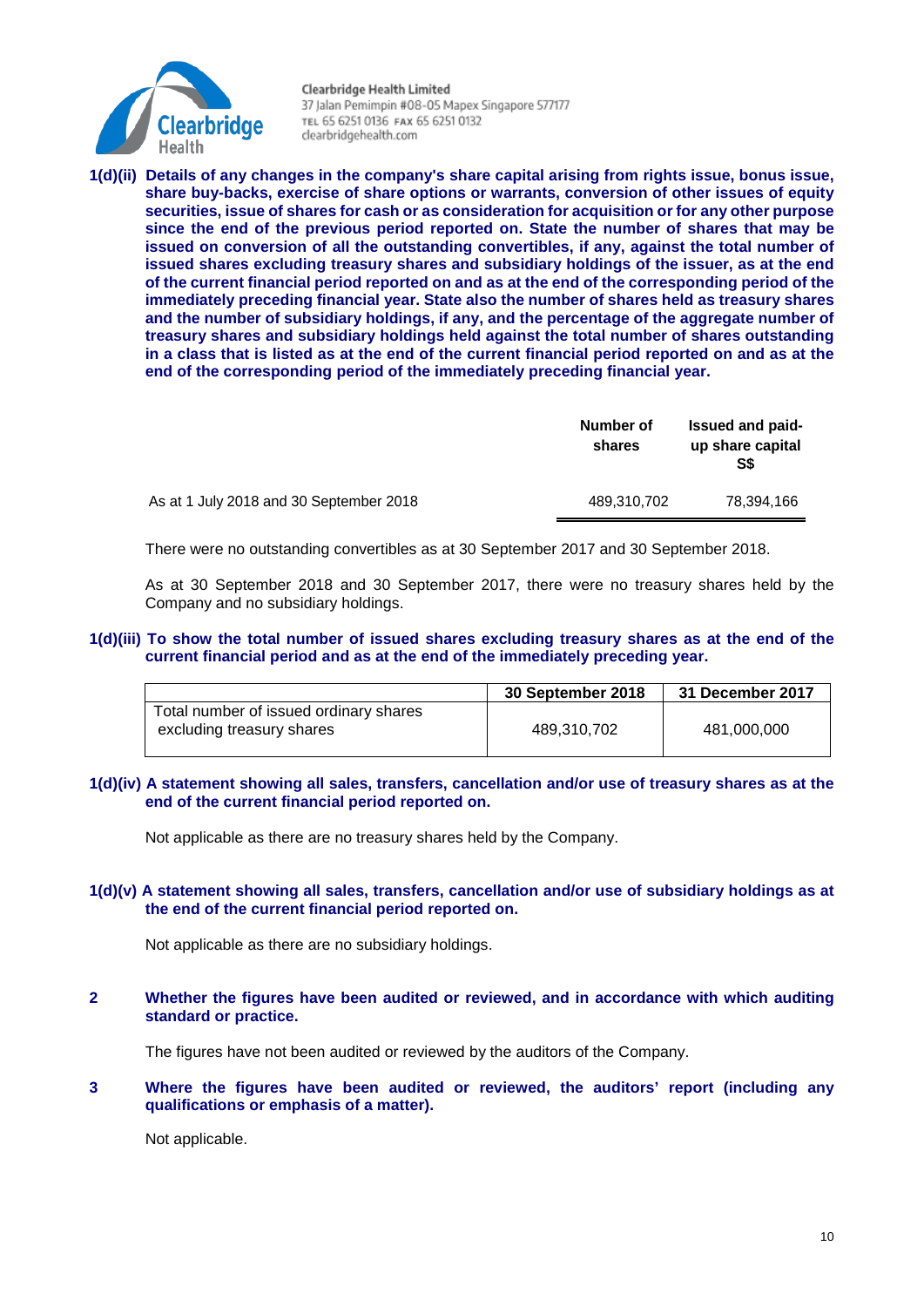

#### **4 Whether the same accounting policies and methods of computation as in the issuer's most recently audited annual financial statements have been applied.**

Save as disclosed in paragraph 5, the Group has applied the same accounting policies and methods of computation in the financial statements for the current financial year as those applied in the audited financial statements for the financial year ended 31 December 2017.

#### **5 If there are any changes in the accounting policies and methods of computation, including any required by an accounting standard, what has changed, as well as the reasons for, and the effect of, the change.**

The Group has adopted the Singapore Financial Reporting Standards (International) ("**SFRS(I)s**") that are relevant to the Group on 1 January 2018. The adoption of SFRS(I)s did not result in a restatement of the prior financial period's financial statements or any material impact to the financial statements for the current financial period except for the Group's equity interest in unquoted equity shares that has been assessed as equity instruments. The Group has measured the instruments at fair value through other comprehensive income.

#### **6 Earnings per ordinary share of the group for the current financial period reported on and the corresponding period of the immediately preceding financial year, after deducting any provision for preference dividends.**

#### **(Loss)/earnings per share - based on weighted average number of shares**

|                                                      | Group          |                |                  |                  |  |
|------------------------------------------------------|----------------|----------------|------------------|------------------|--|
|                                                      | Q3 FY2018      | Q3 FY2017      | <b>9M FY2018</b> | <b>9M FY2017</b> |  |
|                                                      | Basic /        | Basic /        | Basic /          | Basic/           |  |
|                                                      | <b>Diluted</b> | <b>Diluted</b> | <b>Diluted</b>   | <b>Diluted</b>   |  |
| Loss attributable to owners of the Company (S\$'000) | (2.504)        | (3, 187)       | (16,223)         | (3, 171)         |  |
| Weighted average number of shares ('000)             | 489,311        | 291,997        | 489.311          | 291,997          |  |
| Loss per share (cents)<br>- Basic and diluted        | (0.51)         | (1.09)         | (3.32)           | (1.09)           |  |

The loss per share has been computed based on the loss attributable to the owners of the Company and the weighted average number of shares adjusted for the Share Split (as defined below).

As approved by the shareholders of the Company in an extraordinary general meeting held on 20 November 2017, 446,680 shares in the capital of the Company were sub-divided into 393,000,000 shares (the "**Share Split**"). Accordingly, the number of outstanding shares has been adjusted for the Share Split as if the Share Split had occurred on 1 January 2017.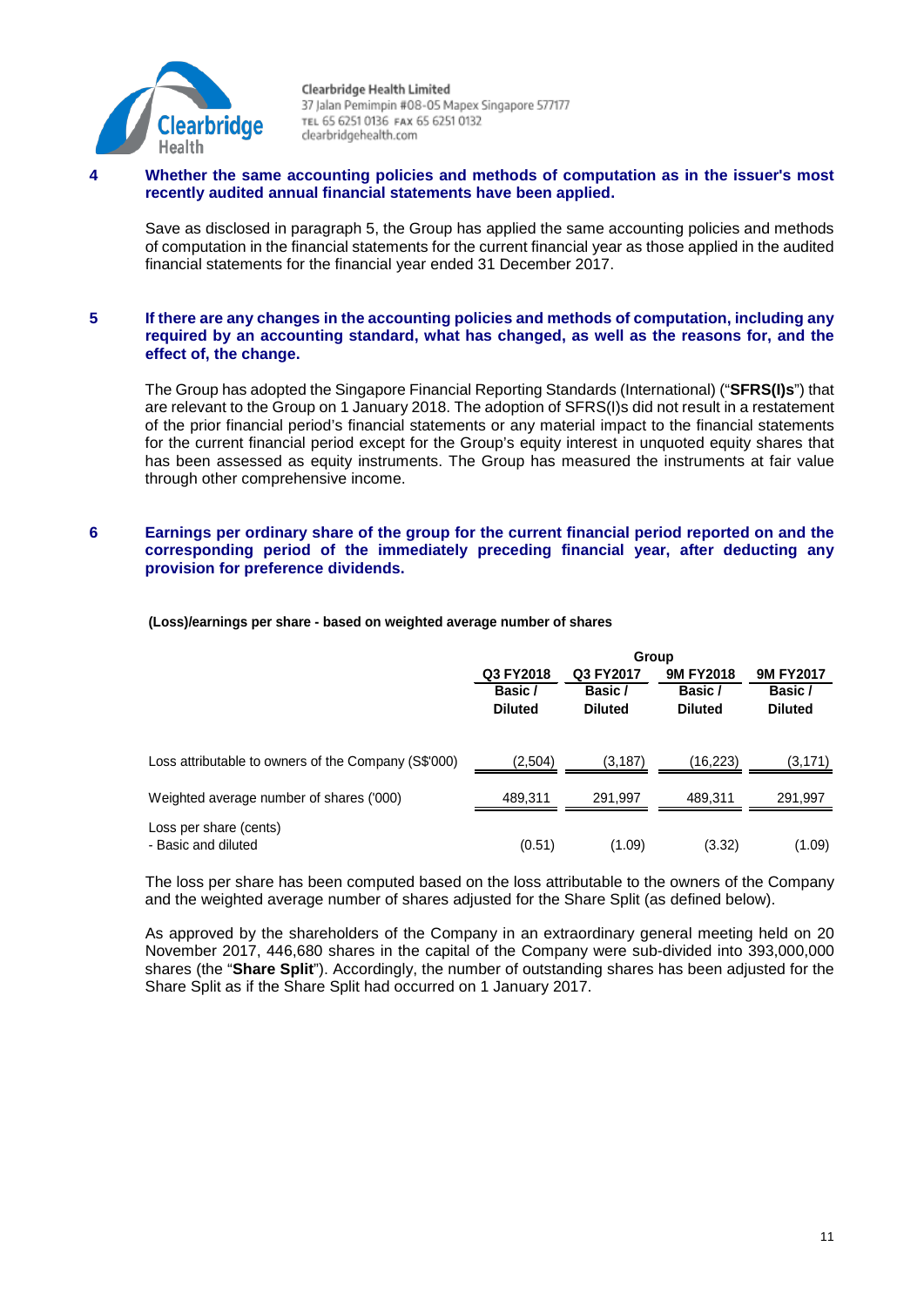

#### **7 Net asset value (for the issuer and group) per ordinary share based on the total number of issued shares, excluding treasury shares of the issuer at the end of the (a) current financial period reported on and (b) immediately preceding financial year.**

#### **Net asset value per ordinary share**

|                                   |          | Group    |          | Company  |  |
|-----------------------------------|----------|----------|----------|----------|--|
|                                   | 30/09/18 | 31/12/17 | 30/09/18 | 31/12/17 |  |
| Net asset value per share (cents) | 10.00    | 12.67    | 14.80    | 14.33    |  |
| Net asset value (S\$'000)         | 48,952   | 60.940   | 72.415   | 68.911   |  |
| Number of shares ('000)           | 489,311  | 481,000  | 489,311  | 481,000  |  |

**8 A review of the performance of the group, to the extent necessary for a reasonable understanding of the group's business. The review must discuss any significant factors that affected the turnover, costs, and earnings of the group for the current financial period reported on, including (where applicable) seasonal or cyclical factors. It must also discuss any material factors that affected the cash flow, working capital, assets or liabilities of the group during the current financial period reported on.**

#### **REVIEW OF THE GROUP'S PERFORMANCE**

#### Revenue

The Group recorded a revenue of S\$2.05 million in Q3 FY2018, representing an increase of S\$1.96 million as compared to the revenue recorded by the Group in Q3 FY2017.

Revenue increased from S\$0.09 million in Q3 FY2017 to S\$2.05 million in Q3 FY2018 mainly due to the Group's revenue of S\$0.13 million derived from its medical clinics/centres in Singapore and Hong Kong, which commenced operations in July 2017. In addition, the Group's revenue in Q3 FY2018 also includes the following:

- S\$0.35 million from Clearbridge Medical (Philippines), Inc. ("**Clearbridge Medical Philippines**", formerly known as Marzan Health Care Inc.) which was acquired by the Group in January 2018;
- S\$0.40 million from Medic Laser Pte. Ltd. ("**Medic Laser**") and Medic Surgical Pte. Ltd. ("**Medic Surgical**") which were acquired by the Group in early April 2018; and
- S\$1.01 million from PT Tirta Medika Jaya ("PT TMJ") which was acquired by the Group in late April 2018.

In comparison with the Group's revenue in Q2 FY2018, the Group's revenue in Q3 FY2018 increased by 40.9% or S\$0.59 million, mainly due to growth in the medical clinics/centre business and the expansion of the laboratory testing services of the Group.

#### Purchases

The expenditure incurred by the Group for its purchases increased in Q3 FY2018 to S\$1.02 million as compared to S\$75,000 in Q3 FY2017, in line with its increase in revenue.

The purchases of the Group comprised mainly direct expenses incurred in processing specimens by in-house laboratory testing facilities or outsourced third party clinical laboratories, as well as consumables and medicines used by medical clinics/centres.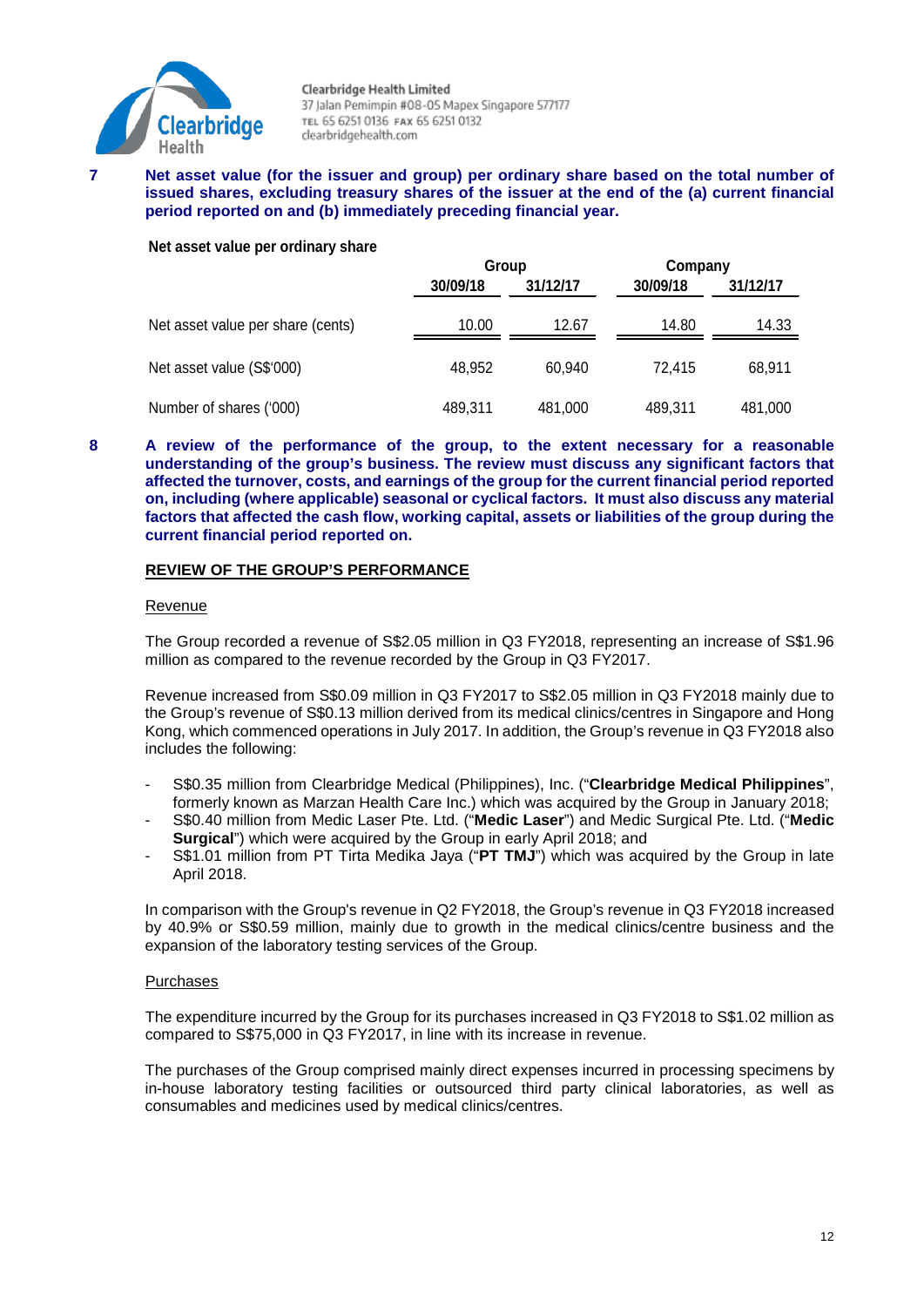

#### Employee benefits expense

Employee benefits expense increased by 103% or S\$0.76 million, from S\$0.73 million in Q3 FY2017 to S\$1.49 million in Q3 FY2018, mainly due to an increase in the number of employees resulting from its acquisitions of Clearbridge Medical Philippines, Medic Laser, Medic Surgical and PT TMJ in FY2018.

In addition, the increase in the Group's employee benefits expense was also due to the increase in number of employees and management personnel required to support the expansion of the Group's **busingss** 

#### Depreciation expense

Depreciation expense increased by 976.9% or S\$0.25 million, from S\$0.03 million in Q3 FY2017 to S\$0.28 million in Q3 FY2018 mainly due to the depreciation expense recorded by the entities acquired by the Group post-Q3 FY2017, namely, Clearbridge Medical Philippines, Medic Laser, Medic Surgical and PT TMJ.

#### Amortisation expense

Amortisation expense increased by S\$9,000 from S\$5,000 in Q3 FY2017 to S\$14,000 in Q3 FY2018. The increase in amortisation expense was attributable to the intangible asset identified from the acquisition of Sam Laboratory Pte. Ltd. in August 2017.

#### Other income

Other income increased by S\$0.27 million, from S\$0.05 million in Q3 FY2017 to S\$0.32 million in Q3 FY2018 mainly due to the Company's receipt of (a) government grants of S\$0.10 million for human capital and brand development; and (b) royalty income of S\$0.17 million from the licensing of its patent for fourier ptychographic microscope.

The other income recorded by the Group in Q3 FY2017 was attributable to the interest income from the convertible loan extended to Clearbridge Biomedics Pte. Ltd (the "**CBB Convertible Loan**").

#### Fair value loss on derivative financial instruments

Fair value loss on derivative financial instruments was mainly attributable to changes in the fair value of the call options granted by SPRING SEEDS Capital Pte. Ltd. ("**Spring Seeds Capital**") to the Group in respect of Spring Seeds Capital's interests in the Group's associated companies, Clearbridge Biomedics Pte. Ltd. ("**CBB**") and Singapore Institute of Advanced Medicine Holdings Pte. Ltd ("**SIAMH**").

The Group's fair value loss on derivative financial instruments increased by 115.3% or S\$0.09 million, from S\$0.09 million in Q3 FY2017 to S\$0.18 million in Q3 FY2018.

The fair value of the call options was arrived at based on an option pricing model which took into account, among others, the fair value of CBB and SIAMH as well as volatilities in the valuation of comparable companies.

#### Other operating expenses

Other operating expenses decreased by 36.9% or S\$1.01 million, from S\$2.74 million in Q3 FY2017 to S\$1.73 million in Q3 FY2018.

The decrease was mainly due to professional fees and other miscellaneous expenses amounting to S\$1.66 million, incurred by the Group in Q3 FY2017 in connection with the initial public offering of the Company (the "**IPO**"). The decrease was partially offset by an increase in legal and professional fees of S\$0.35 million incurred pursuant to business acquisitions and collaborations, the establishment of a multicurrency debt issuance programme as well as other expenses in connection with the expansion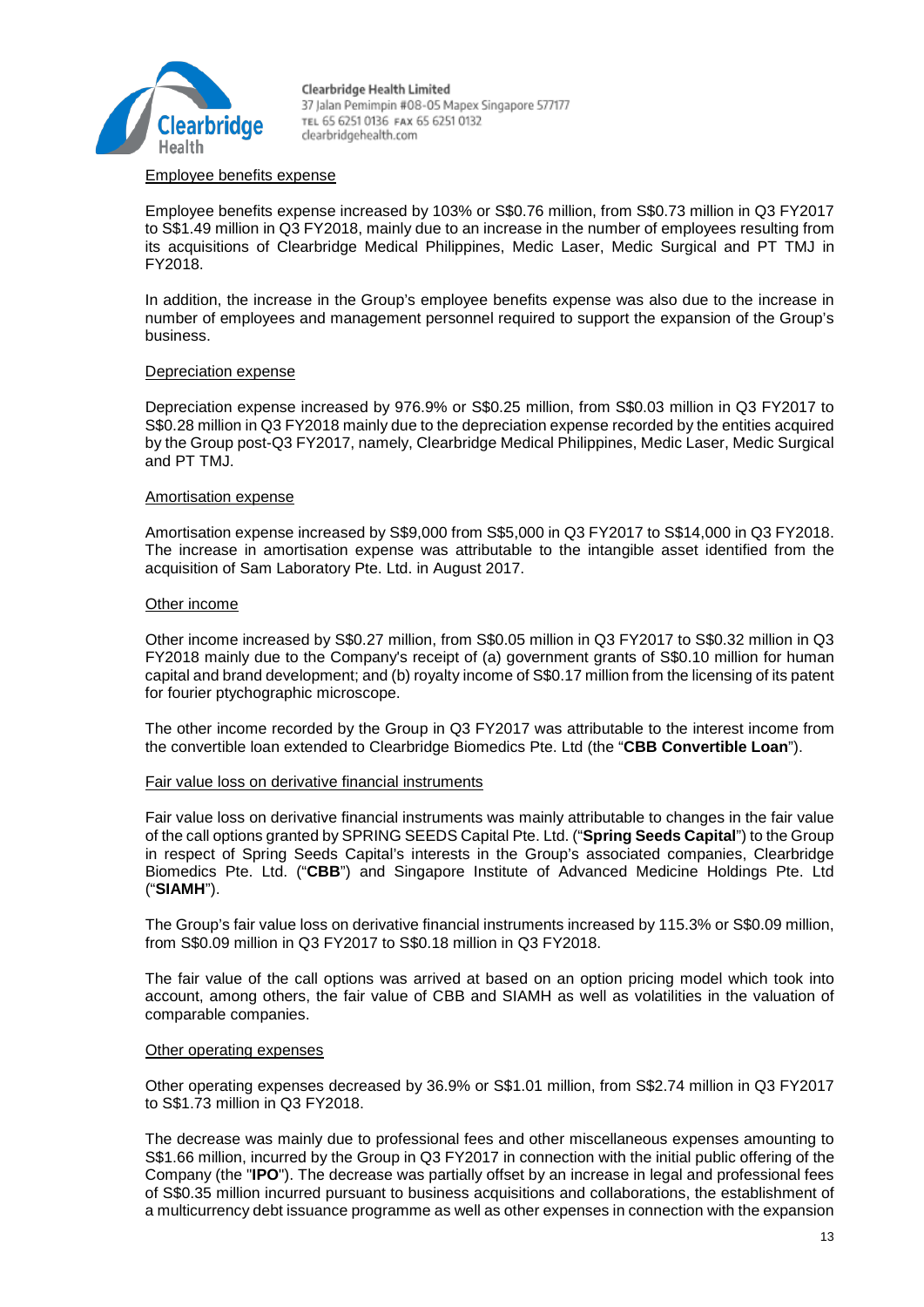

of the Group's business such as legal and professional fees, consultancy fees and other administrative expenses, which amounted to S\$0.30 million.

To provide better clarity to the readers, the Group has identified the following other operating expenses incurred in Q3 FY2018 as non-recurring expenses:

- i) professional fees and other miscellaneous expenses of S\$0.58 million incurred by the Group pursuant to its business acquisitions and collaborations in Q3 FY2018; and
- ii) consultancy fees and other administrative expenses of S\$0.09 million incurred by the Group for research and development activities which were streamlined.

#### Finance costs

The Group's finance costs comprise mainly interest accrued on the call options granted by Spring Seeds Capital to the Group in respect of Spring Seeds Capital's investments in Clearbridge Biophotonics Pte. Ltd. and interest accrued on bank borrowings and finance lease.

Finance costs of the Group increased by 321.1% or S\$0.06 million, from S\$0.02 million in Q3 FY2017 to S\$0.08 million in Q3 FY2018 due to interest expense incurred on the Group's bank borrowings in respect of the Mapex Property and the finance lease for assets used in the provision of laboratory services.

#### Income tax expense/(credit)

The Group incurred income tax expense of S\$0.04 million for Q3 FY2018 as compared to an income tax credit of S\$0.03 million for Q3 FY2017. The income tax credit recognised in Q3 FY2017 arose from the reversal of deferred tax expense in relation to fair value loss on other investments, associates and derivative financial instruments recognised by the Group.

#### Loss for the period

As a result of the foregoing, the Group recorded a loss S\$2.46 million for Q3 FY2018 as compared to a loss of S\$3.52 million in Q3 FY2017.

Excluding the abovementioned non-recurring expenses identified in other operating expenses, fair value changes in other investments, associates and derivative financial instruments, the loss before taxation recorded by the Group was S\$1.56 million for Q3 FY2018.

#### **REVIEW OF THE GROUP'S FINANCIAL POSITION**

#### Non-current assets

The Group's non-current assets increased by 30.5% or S\$11.02 million, from S\$36.15 million as at 31 December 2017 to S\$47.17 million as at 30 September 2018. This was mainly due to an increase in goodwill on consolidation of S\$12.58 million and property, plant and equipment of S\$4.03 million which arose from the acquisitions of Clearbridge Medical Philippines in January 2018, and Medic Laser, Medic Surgical and PT TMJ in April 2018.

The increase was partially offset by a decrease in investments in associates and derivative financial instruments of S\$5.56 million, which was mainly due to the fair value loss recorded in 9M FY2018.

#### Current assets

The Group's current assets decreased by 47.6% or S\$15.53 million, from S\$32.64 million as at 31 December 2017 to S\$17.11 million as at 30 September 2018.

The decrease in cash and bank balances of S\$15.85 million was mainly due to the payment of S\$5.45 million as consideration for the acquisitions of Clearbridge Medical Philippines, Medic Laser, Medic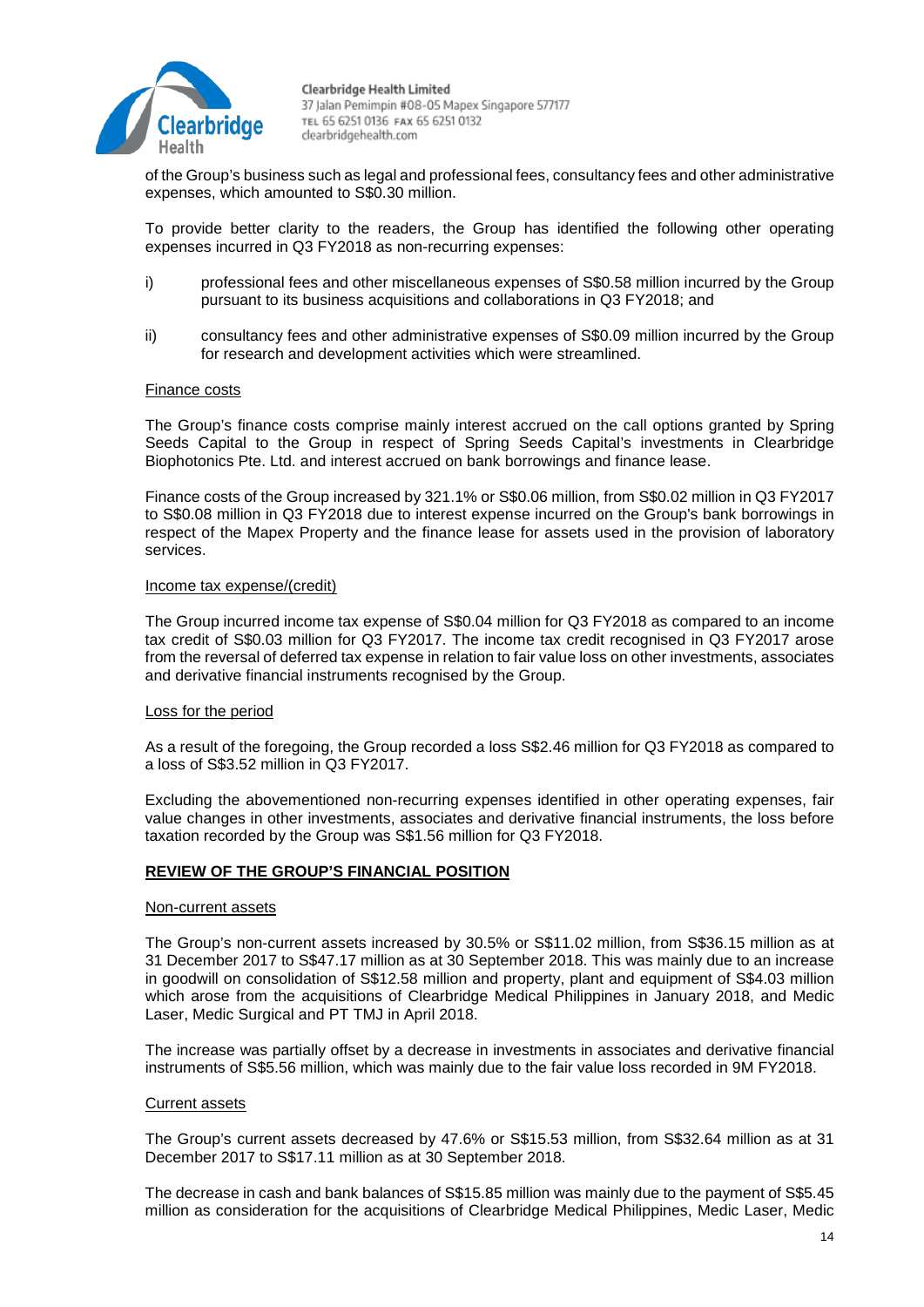

Surgical and PT TMJ, S\$1.0 million for the purchase of property, plant and equipment, S\$1.39 million for a loan extended to an external third party, PT Indo Genesis Medika ("**Indo Genesis**") and the utilisation of S\$8.65 million for the payment of employees benefits expense and other working capital purposes.

The decrease was partially offset by an increase of S\$1.58 million in trade receivables in line with the increase in revenue, S\$1.98 million in other receivables and S\$0.45 million in inventories arising from the acquisition of Clearbridge Medical Philippines, Medic Laser, Medic Surgical and PT TMJ. The increase in other receivables resulted from the loan extended to Indo Genesis.

The decrease in other investments of S\$3.54 million was due to the conversion of the CBB Convertible Loan into ordinary shares and its subsequent reclassification as non-current assets.

#### Current liabilities

The Group's current liabilities increased by 53.9% or S\$3.09 million, from S\$5.73 million as at 31 December 2017 to S\$8.82 million as at 30 September 2018.

The increase was mainly due to an increase of S\$0.45 million in trade payables, S\$1.78 million in other payables comprising mainly accrued operating expenses and S\$0.36 million in deferred revenue arising from the acquisitions of Clearbridge Medical Philippines, Medic Laser, Medic Surgical and PT TMJ. The S\$0.44 million increase in bank borrowings pertains to bank borrowings for the purpose of financing the acquisition of the Singapore subsidiaries and the finance lease for assets used in laboratory services.

#### Non-current liabilities

The Group's non-current liabilities increased by 86.8% or S\$2.97 million, from S\$3.42 million as at 31 December 2017 to S\$6.39 million as at 30 September 2018.

The increase was mainly due to the recognition of contingent consideration of S\$1.9 million payable for the acquisitions of Clearbridge Medical Philippines, Medic Laser, Medic Surgical and PT TMJ as disclosed in the announcements dated 4 January 2018 and 28 February 2018. The increase in noncurrent liabilities was also due to the S\$0.74 million in bank borrowings to finance the acquisition of the Singapore subsidiaries and S\$0.21 million from finance lease liability in Q3 FY2018.

## **REVIEW OF THE GROUP'S CASH FLOW STATEMENT**

Cash outflow before changes in working capital amounted to S\$1.83 million for Q3 FY2018. Net cash used in working capital for Q3 FY2018 amounted to S\$0.51 million mainly due to an increase in inventories of S\$0.04 million, an increase in trade and other receivables of S\$0.31 million and a decrease in trade and other payables of S\$0.19 million, which was partially offset by a decrease in prepayments of S\$0.03 million. As a result, net cash used in operating activities amounted to S\$2.35 million for Q3 FY2018.

Net cash used in investing activities for Q3 FY2018 amounted to S\$1.65 million. This was mainly due to the S\$1.39 million loan extended to Indo Genesis and capital expenditure incurred for the expansion of medical clinics/centres in Philippines and laboratory services in Indonesia.

Net cash generated from financing activities for Q3 FY2018 amounted to S\$1.09 million which was attributable to bank borrowings amounting to S\$1.10 million secured by the Group. This increase was partially offset by the repayment of a bank loan of S\$0.01 million.

As a result, after adjusting for the effects of foreign exchange rate changes, there was a net decrease in cash and cash equivalents of S\$3.21 million, from S\$15.10 million as at 30 June 2018 to S\$11.89 million as at 30 September 2018.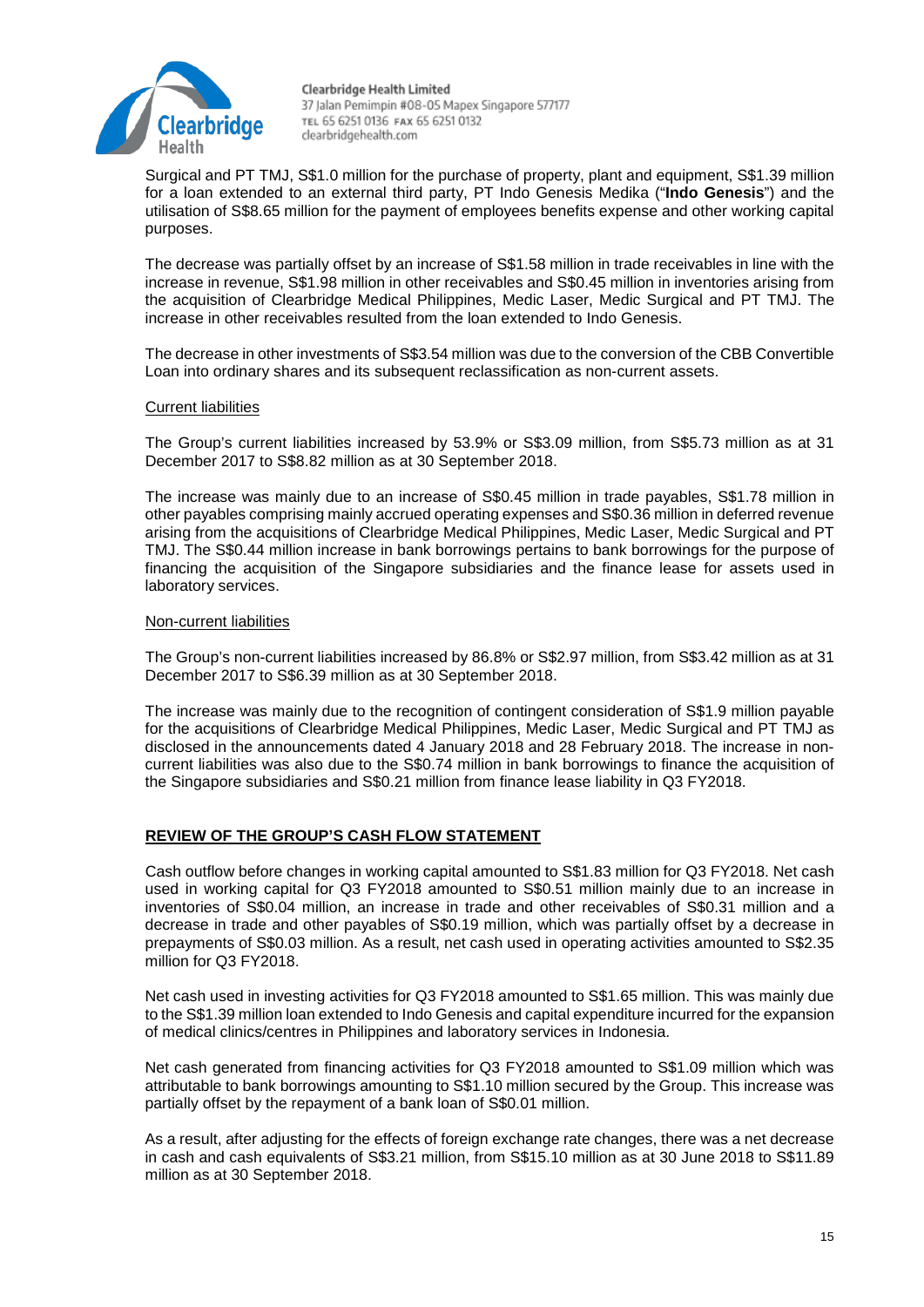

#### **9 Where a forecast, or a prospect statement, has been previously disclosed to shareholders, any variance between it and the actual results.**

Not applicable. No forecast or prospect statement has been previously disclosed to shareholders.

#### **10 A commentary at the date of the announcement of the significant trends and competitive conditions of the industry in which the group operates and any known factors or events that may affect the group in the next reporting period and the next 12 months.**

In the Philippines, the Group's financial performance has improved significantly since the acquisition of the integrated ambulatory medical center in Quezon City. Following its strategic rebranding from Marzan Health Care Diagnostic Centre to Clearbridge Medical Centre ("**CMC**"), the facility is implementing plans to start its seven specialist outpatient clinics. The expected launch of the dental cone beam CT scan by the last quarter of 2018 is expected to better serve dental patients in Quezon City by providing a broader range of services. CMC also intends to apply for accreditation by the Department of Health and POEA (Philippine Overseas Employment Administration) as an approved Overseas Foreign Workers screening and medical facility by 1Q2019.

Besides the 2 new clinics in the Philippines which are undergoing preliminary works and renovation, the Group has identified a new clinic location for its ClearSkin branded aesthetic services in Cebu, Lapulapu City.

The Group continues to make inroads into Indonesia with the inking of a Memorandum of Understanding ("**MoU**") for a stake in Indo Genesis, which will pave the way for the Group to become one of the largest and dominant clinical laboratory operators in Indonesia via 12 potential joint operations contracts to operate diagnostics laboratories in public hospitals. To facilitate this, the Group will extend interest-bearing loans to Indo Genesis. As of 30 September 2018, the Group had disbursed S\$1.39 million to Indo Genesis.

In Indonesia, the Group's medical clinics/centres operating under its subsidiary, TMJ had contracted with 8 additional hospitals in 3Q2018, increasing the total number of joint operation agreements for renal care services from 20 to 28 hospitals. The new contracts would add 146 dialysis machines to the existing 403 machines contracted to be installed. Compared to 2Q2018, 29 additional machines have been installed and are operating in 3Q2018, performing over 4,000 treatments per month. Of the total 549 machines contracted to be installed over the duration of the agreements, 227 machines have been installed and are operating to-date.

In line with its strategy of regional expansion, the Group will continue to pursue acquisition opportunities to expand its offerings and geographical presence in key cities, as well as strategic partnerships and collaborations with renowned medical and research institutions.

The Group believes that the outlook of the laboratory testing services and the medical clinics/centres business is expected to remain positive as population growth, coupled with an increase in life expectancy, is likely to lead to an ageing population which will drive demand for more and better healthcare services. These are focus areas for precision medicine and are likely to lead to an increase in demand for laboratory testing services as well as the Group's business in the ownership and operation of medical clinics/centres.

The Group will continue to explore suitable opportunities to expand its business regionally through investments, mergers and acquisitions, joint ventures and/or strategic collaborations.

The Group will also continue to enhance its internal capabilities and processes to achieve greater efficiencies and returns.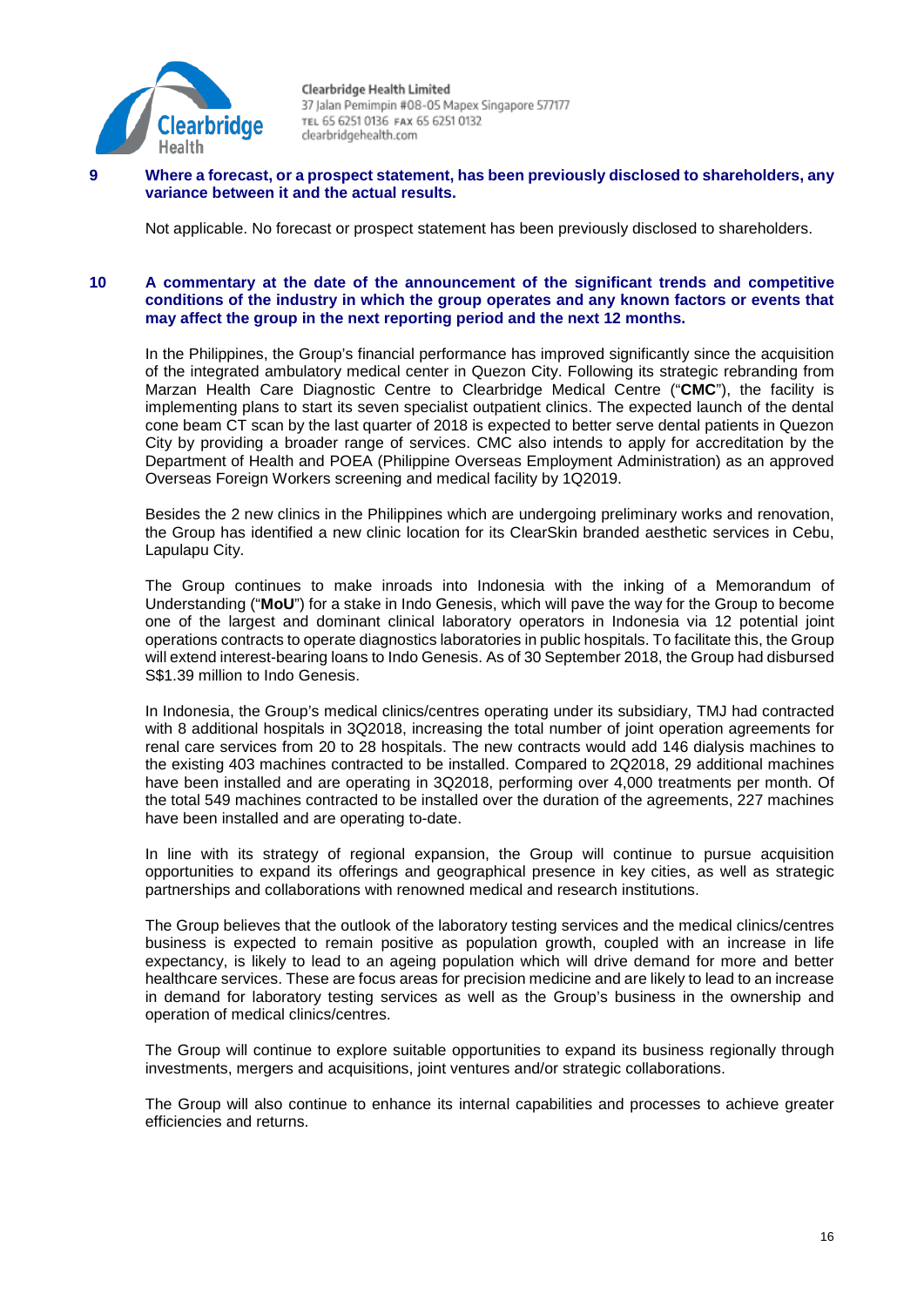

#### **11 Dividend**

**(a) Current Financial Period Reported On**

Nil

#### **(b) Corresponding Period of the Immediately Preceding Financial Year**

Nil

#### *Dividends declared prior to the IPO*

Pursuant to a restructuring exercise undertaken in connection with the IPO (the "**Restructuring Exercise**"), the Company had declared an interim tax-exempt one-tier dividend of S\$9,633,283 in March 2017, resulting from the disposal of its investment in Treebox Solutions Pte. Ltd. to Inbridge Ventures Pte. Ltd. The dividend was satisfied via the assignment of the consideration receivable by the Company from Inbridge Ventures Pte. Ltd. for the abovementioned disposal, to the then shareholders of the Company. Please refer to the Company's offer document dated 11 December 2017 for further details.

#### **(c) Whether the dividend is before tax, net of tax or tax exempt. If before tax or net of tax, state the tax rate and the country where the dividend is derived. (If the dividend is not taxable in the hands of shareholders, this must be stated).**

Not applicable.

#### **(d) Date payable**

Not applicable.

#### **(e) Books closure date**

Not applicable.

#### **12 If no dividend has been declared (recommended), a statement to that effect.**

No dividend has been declared for Q3 FY2018.

#### **13 If the group has obtained a general mandate from shareholders for IPTs, the aggregate value of such transactions as required under Rule 920(1)(a)(ii). If no IPT mandate has been obtained, a statement to that effect.**

The Group does not have a general mandate for interested person transactions. There were no interested person transactions of S\$100,000 or more in Q3 FY2018.